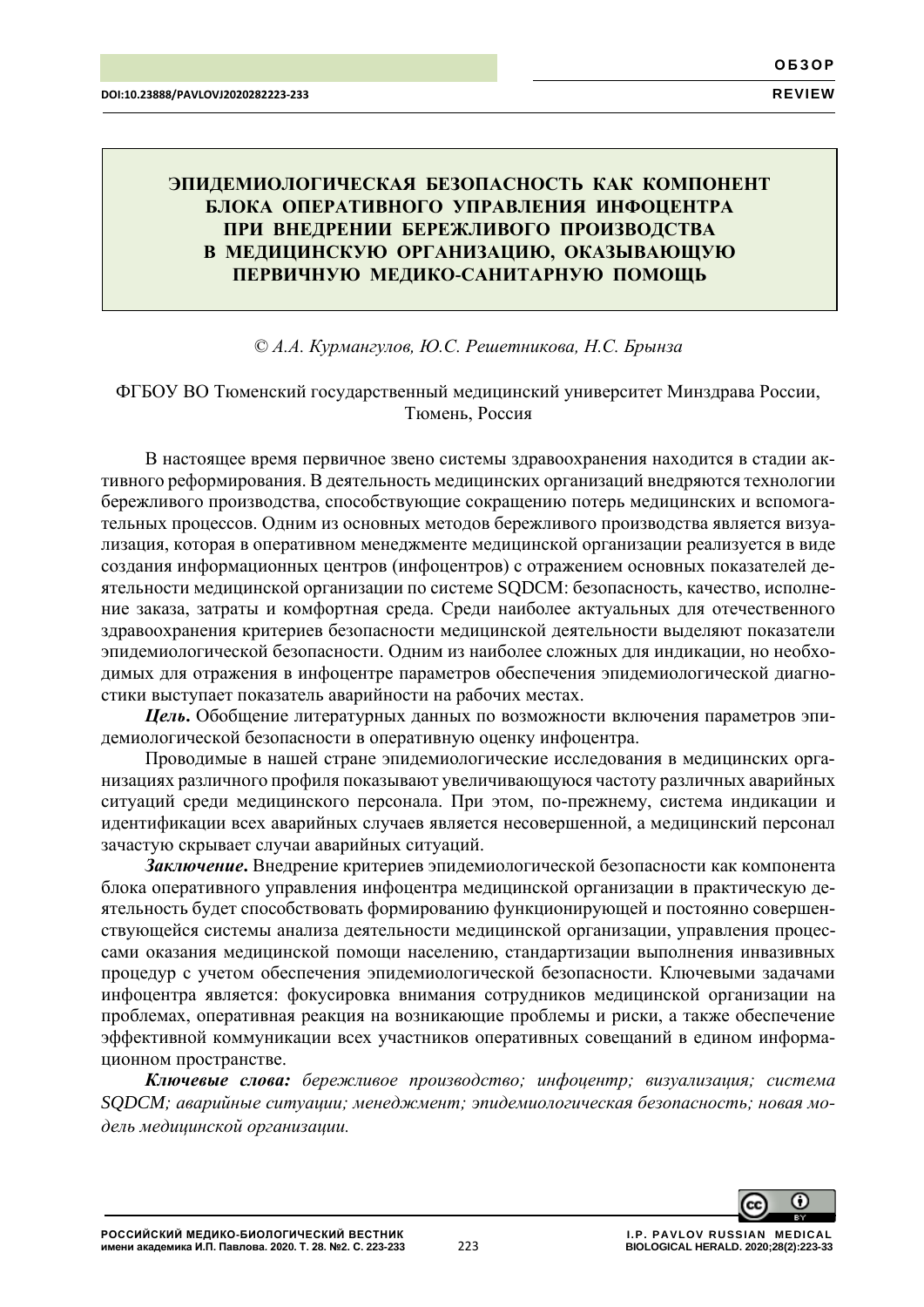# **EPIDEMIOLOGICAL SAFETY AS A COMPONENT OF THE OPERATIONAL MANAGEMENT UNIT OF THE INFOCENTER IN INTRODUCTION OF LEAN MANUFACTURING IN A MEDICAL ORGANIZATION THAT PROVIDES PRIMARY HEALTH CARE**

*A.A. Kurmangulov, Yu.S. Reshetnikova, N.S. Brynza*

Tyumen State Medical University, Tyumen, Russia

Currently, the primary health care system is undergoing active reformation. Lean manufacturing technologies are being introduced into the activities of medical organizations that help reduce the loss of medical and auxiliary processes. One of the main methods of lean production is visualization, which is implemented in the operational management of a medical organization in the form of creating information centers (InfoCenters) that reflect the main parameters of the activity of a medical organization in the SQDCM system: safety, quality, order execution, costs and a comfortable environment. Criteria of safety of medical activity most relevant for the national healthcare system are parameters of epidemiological safety. A parameter most difficult for indication, but necessary for reflection of epidemiological diagnostics in the InfoCenter is the accident rate at work.

*Aim*. Generalization of literature data on the possibility of including epidemiological safety parameters into the operational assessment of the InfoCenter.

Epidemiological studies conducted in our country in medical organizations of various profiles show an increasing rate of emergency situations among the medical personnel. With this, the system of indication and identification of all emergency cases still remains imperfect, and medical personnel often hide cases of emergency situations.

*Conclusion***.** Introduction of criteria of epidemiological safety into the practical activity of a medical organization as a component of the operational management unit of the InfoCenter will contribute to the formation of functioning and constantly improving system of analysis of the activity of medical organizations, to the control of provision of medical care, and to standardization of invasive procedures to ensure epidemiological safety. The key tasks of the InfoCenter are: focusing the attention of medical organization employees on problems, prompt response to emerging problems and risks, and also ensuring effective communication of all participants of operational meetings in a single information space.

*Keywords*: *lean manufacturing; InfoCenter; visualization; SQDCM system; emergency situations; management; epidemiological safety; new model of medical organization.*

\_\_\_\_\_\_\_\_\_\_\_\_\_\_\_\_\_\_\_\_\_\_\_\_\_\_\_\_\_\_\_\_\_\_\_\_\_\_\_\_\_\_\_\_\_\_\_\_\_\_\_\_\_\_\_\_\_\_\_\_\_\_\_\_\_\_\_\_\_\_\_\_\_\_\_\_\_\_

The federal project «Development of the system of primary medical care» within the National «Healthcare» Project implies completion of formation of a network of medical organizations (MO) based on new principles of providing medical care to the population [1]. In its turn, as the basic paradigm of New model of MO providing

primary medical care (PMC), the managerial concept of lean production (LP) is used that has been actively introduced into the system of Russian healthcare since 2016 [2,3].

In 2018 Federal Center of organization of PMC of Healthcare Ministry (HM) of the Russian Federation (RF) submitted medical recommendations «New model of medical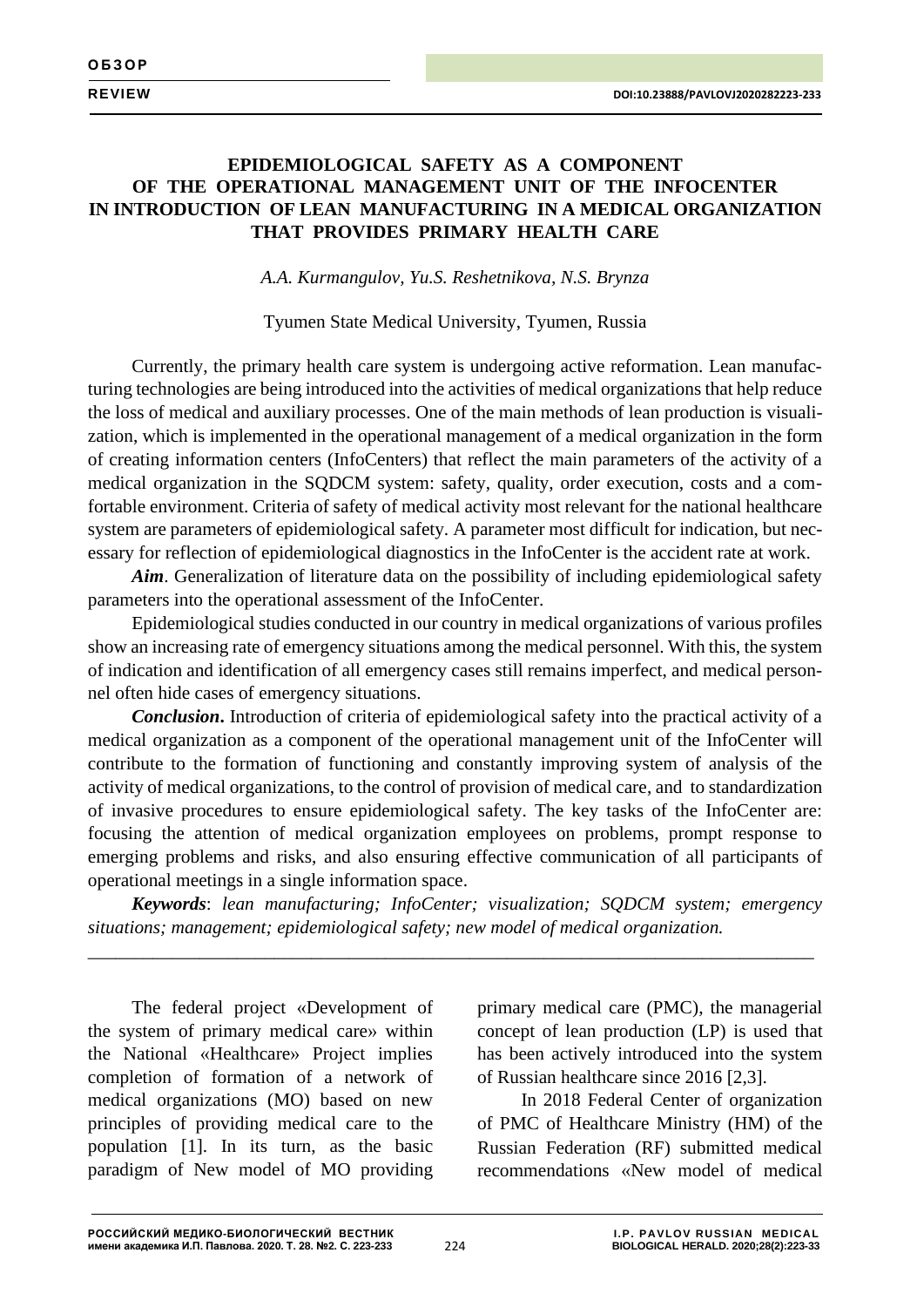organization providing primary medical care» where for the first time 9 blocks of criteria (21 criteria) of New model of MO providing PMC were published: management of streams of patients, the quality of space, standardization of processes, quality of medical care, availability of medical care, involvement of personnel to improvement of processes, and effective use of equipment [4]. Formation of the management system (Block 8) implies visualization of management of processes through arrangement of information centers (InfoCenters) in MO. The aim of this work was generalization of literature data on the possibility of inclusion of parameters of epidemiological safety into the operative evaluation of InfoCenter.

# **Lean Production Visualization Method**

Visualization is one of the methods of lean production, which consists in presenting information in a visual form for the best visual perception and making the right decision [5]. In the methodology of introduction of visualization, one of the fundamental provisions is the principle of management from the place of value creation – *Shop Floor Management* (SFM) [6,7]. Each management system differently sets priorities, organizes planning, focuses on various aspects of the activities of municipalities, forms various groups of parameters, and, in general, differently achieves results [8]. The main objective of SFM is to continuously provide effectiveness of processes by identification and elimination of losses, achievement of the proper state of the main processes in the MO through decomposition of aims into standardized parameters: safety, quality, order execution, finances, corporate culture, involvement of personnel, etc. [9].

Classic methods and tools of visualization are considered to be marking, contouring, color coding and information boards. Some researchers distinguish the road sign method, the «was-has become» method and paint marking, as separate elements [10]. A.V. Sazonova, et al. adds graphical operating instructions to this list [11].

Aim decomposition tools are used to operationalize the strategy and manage the achievement of strategic aims and objectives by focusing of MO management system on continuous improvement of the activities in the points of greatest influence on key parameters of the activity. To apply a systematic approach to strategy deployment and aim-setting, various technologies and tools for aim decomposition can be used (aim tree, Hoshin Kanri X-matrices, information centers, etc.), each having both strengths and weaknesses [12]. In the lean production methodology, the most popular tool for visualization of the SFM principle is InfoCenter [7,13].

# **InfoCenter as a Tool for Visualization of Lean Production Method**

InfoCenter is a classic aim decomposition tool used for visual management of the main and auxiliary processes, which allows to identify problems and accelerate making managerial decisions through effective meetings and fast communications, and also forms effective channels of constant feedback for managers of various levels of MO (doctor inchief, head nurse, heads of departments, etc.).

The use of information boards in Info-Centers, uniform in content, ensures equal access of all employees to information not only in form, but also in content. Creation of information centers allows solution of six main tasks: 1) visualization and increase in transparency of all processes; 2) operational identification of losses; 3) consideration of the activity of a separate structural unit or of MO in whole in terms of key performance indicators (KPI); 4) increase in the speed of making managerial decisions; 5) increase in cross-functional communication between staff and management; 6) reduction of transaction costs.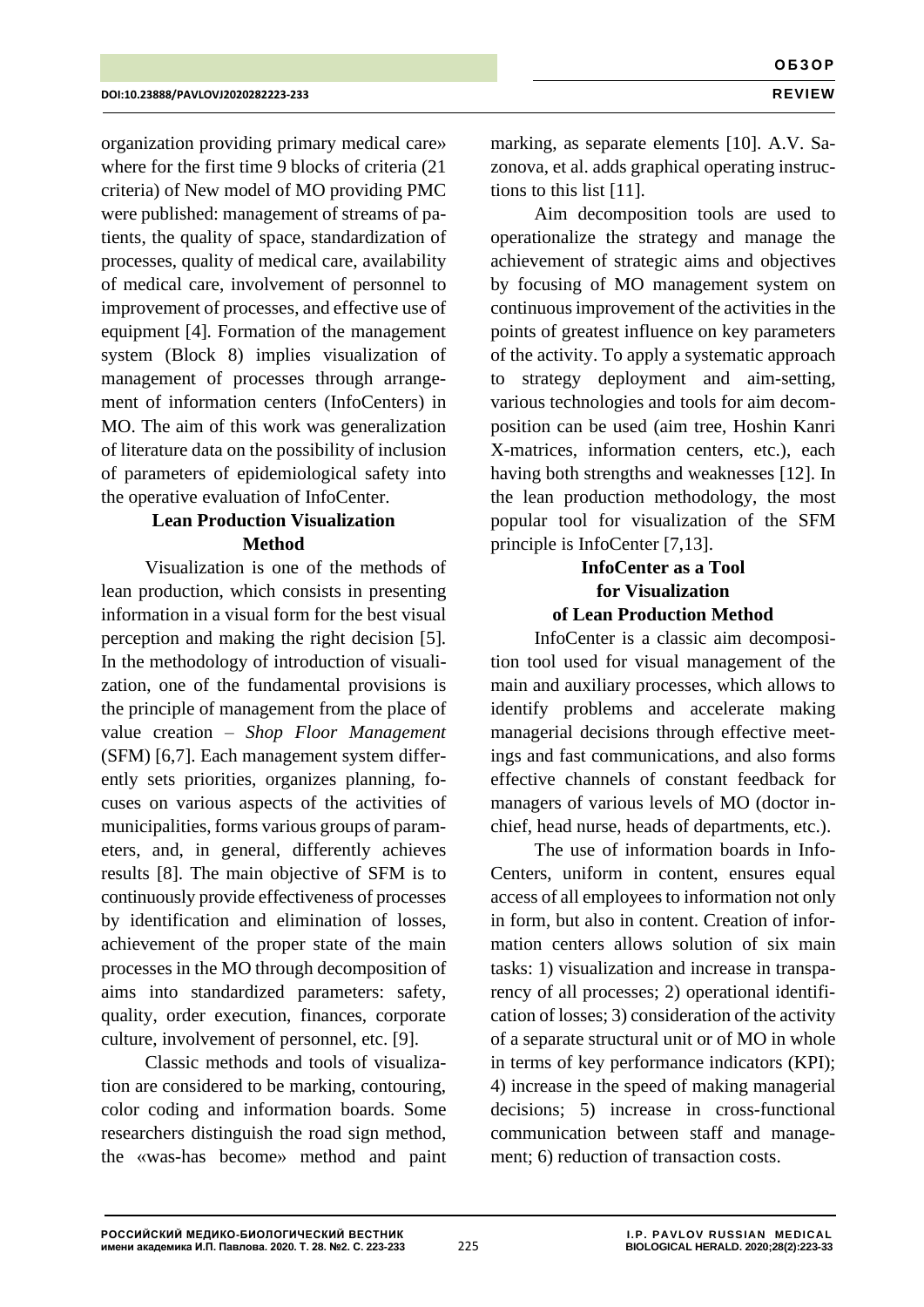# **SQDCM System of InfoCenter of Medical Organization**

In a classic variant, visual presentation of InfoCenters suggests realization of SFM principle through certain basic elements, a specific set of which depends on the MO, its aims and tasks, and also on the current condition of the operative activity. In lean management, a special system of basic elements of InfoCenters is used that was primarily developed for British auto industry. Given the name by the first letters of basic elements (a mnemonic rule widely used in the world scientific community), the system has several variants of arrangement of the elements and, accordingly, names: QCDF (*quality, cost, delivery, flexibility*), QDIP (*quality, delivery, inventory, productivity*), SQDCIPE (*safety, quality, delivery, cost, inventory, productivity, environment*), SQDC (*safety, quality, delivery, customer*) etc. The most common variant in our country that was at first used in the production companies (PAO KAMAZ, GK ROSATOM, GAS group) and then in the system of healthcare, was SQDCM (*safety, quality, delivery, cost, morale*) standard [14,15]. Because of impossibility to translate some components of SQDCM to Russian, different versions can be encountered in the works of different authors [16]. Thus, the term «morale» in some sources is translated as «corporate culture», and in others – «comfortable environment»; the term «delivery» has several interpretations: «on-time fulfilment», «fulfilment of the order», «volume», 'order», etc.

Each component of SQDCM system may be correlated with certain criteria of New model of MO providing PMC. However, a strategic task of Russian healthcare at present is, undoubtedly, to ensure the quality and safety of medical care. Introduction of new medical technologies into practice, increase in the number of invasive procedures and interventions determine the urgency of

ensuring the epidemiological safety of medical activities, which, in turn, dictates the necessity to form an operational department for monitoring and assessing compliance with safety requirements within the framework of the MO information center [17].

# **Epidemiological Safety**

Epidemiological safety of medical care is a complex of conditions characterized by absence of unacceptable risk of initiation in patents and medical personnel of infectious diseases associated with rendering of medical assistance, of carriage state, intoxication, sensitization of an organism, traumas induced by micro- and macroorganisms and by products of their vital activity and also by cultures of cells and tissues [18].

The main documents that determine measures to ensure epidemiological safety in realization of medical activities in the Russian Federation are: SanPiN 2.1.3.2630-10 «Sanitary and epidemiological requirements to organizations engaged in medical activities» (approved by the Decree of the Chief State Sanitary Doctor of the Russian Federation of May 8, 2010 №58); the National Concept of prevention of infections associated with rendering of medical care (approved by the Chief State Sanitary Doctor of the Russian Federation on November 6, 2011); Federal clinical recommendations on ensuring epidemiological safety, approved by the National Association of Specialists on Control of Infections Associated with the Provision of Medical Assistance (NP «NASKI») and agreed with the Profile Commission of the Ministry of Health of the Russian Federation on Epidemiology.

Among the methods of evaluation of the criteria of epidemiological safety, of highest interest is classification developed by the working group of the Profile Commission on Epidemiology of HM RF that was further incorporated into the basis of the general system of parameters of quality and safety of

226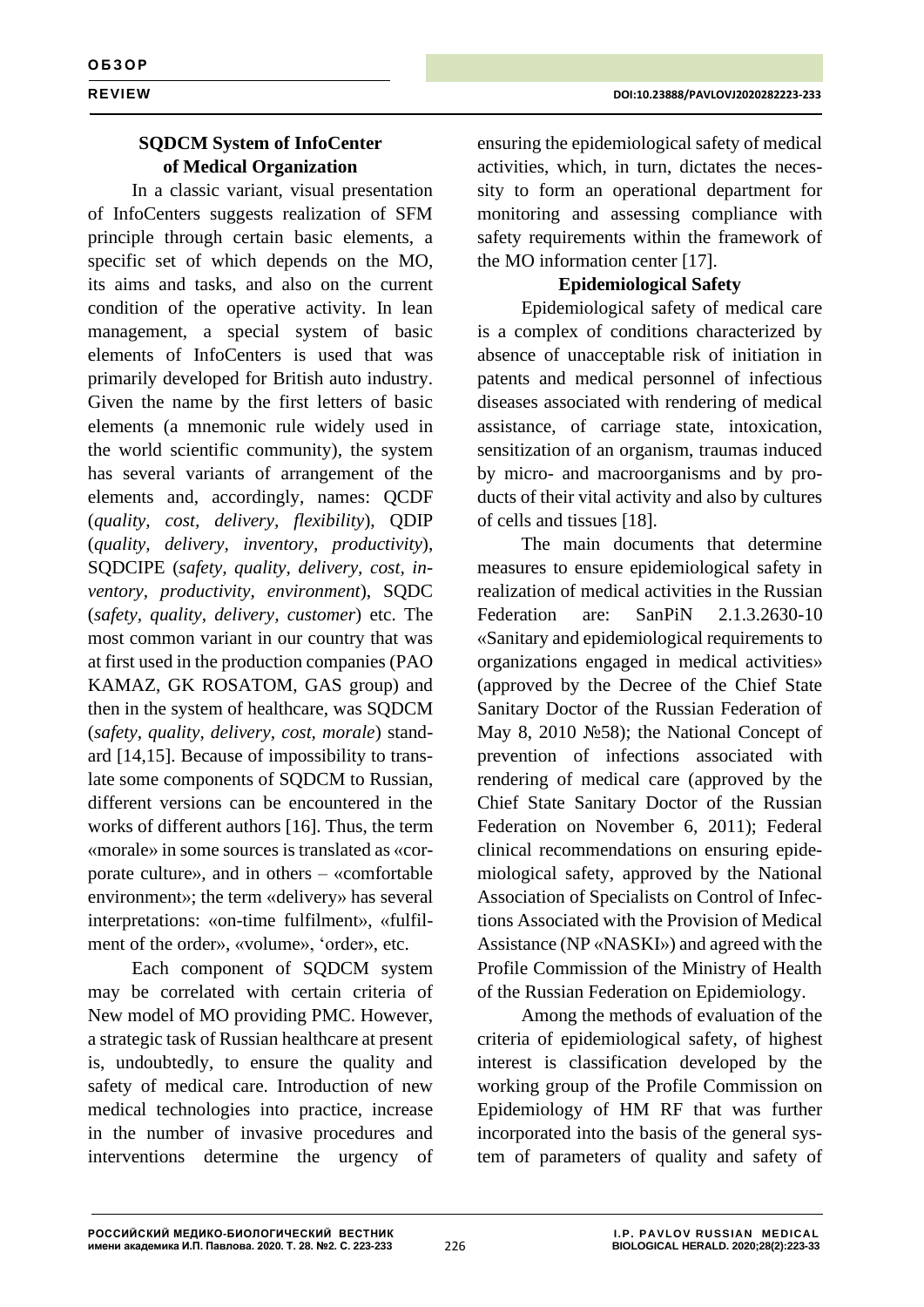medical care, also through Practical recommendations of Roszdravnadzor on organization of the internal control of quality and safety of medical activity in a medical organization (outpatient clinic) [19]. The whole variety of factors providing epidemiological safety, can be reduced to six key components: 1) epidemiological safety of medical technologies; 2) epidemiological safety of medical environment, 3) effective biological monitoring, 4) epidemiological diagnostics, 5) epidemiological safety of medical personnel, 6) staff resourcing of epidemiological safety [18]. Each component may be broken down to constituents and may be evaluated by criteria of epidemiological safety.

From the point of view of operational management, it is not reasonable to reflect all the criteria for epidemiological safety within the framework of the information center of MO or of a separate structural unit. In component 1 (epidemiological safety of medical technologies) it is possible to visualize parameters of aseptic implementation of manipulations: 1) correspondence of the hand hygiene technology of medical personnel to the standard (in at least 95% of cases); 2) observance of epidemiologically safe algorithms of invasive manipulations and operations (in at least 95% of cases); 3) provision of each medical technology with sterile materials according to the standard (algorithm) for epidemiologically safe medical technology, manipulation and surgery (in 100% of cases). In component 2 (epidemiological safety of the hospital environment) in the case of hospitals and day hospitals, it is advisable to: record the coverage of bedding with chamber disinfection (100% of the number of patients discharged) and, to a lesser extent, corresponddence of the quality of the current preventive disinfection to the requirements of sanitary legislation. In component 3 (effective microbiological monitoring), for some structural

units of the MO it is important to use parameter of provision of clinical material from patients having infectious diseases and suspected of their presence, with microbiological examination (in 100% of cases). In component 4 (epidemiological diagnosis), one of the most important parameters is the completeness of identification of infectious cases associated with rendering of medical care (100%). Forming the information center, the medical personnel in component 5 (epidemiological safety of medical personnel) in the operational management unit should consider the need to reflect: coverage with immunization regulated by sanitary legislation (at least 95%) and timely medical examinations (100%). Parameters of component 6 (staff resourcing of epidemiological safety) does not imply operational management within the information center.

Epidemiological safety of medical care is a complex of conditions characterized by absence of unacceptable risk of initiation in patents and medical personnel of infectious diseases associated with rendering of medical assistance. Today, one of important problems of observance of epidemiological safety is insufficient diagnostics of cases of infections in patients and in medical personnel associated with rendering of medical care. Causative factors of such a situation include the absence of standard definitions of cases of infections associated with rendering of medical care, for the aims of epidemiological diagnosis; absence of software for epidemiological diagnostics; non-correspondence of the technology of the real epidemiological diagnostics to the standards developed in MO; understatement of the rate of incidents at the workplaces. The latter is one of the most serious problems of epidemiological safety in Russian healthcare requiring restructure of the current system through introduction of incidence rate into the operational management block of the InfoCenter.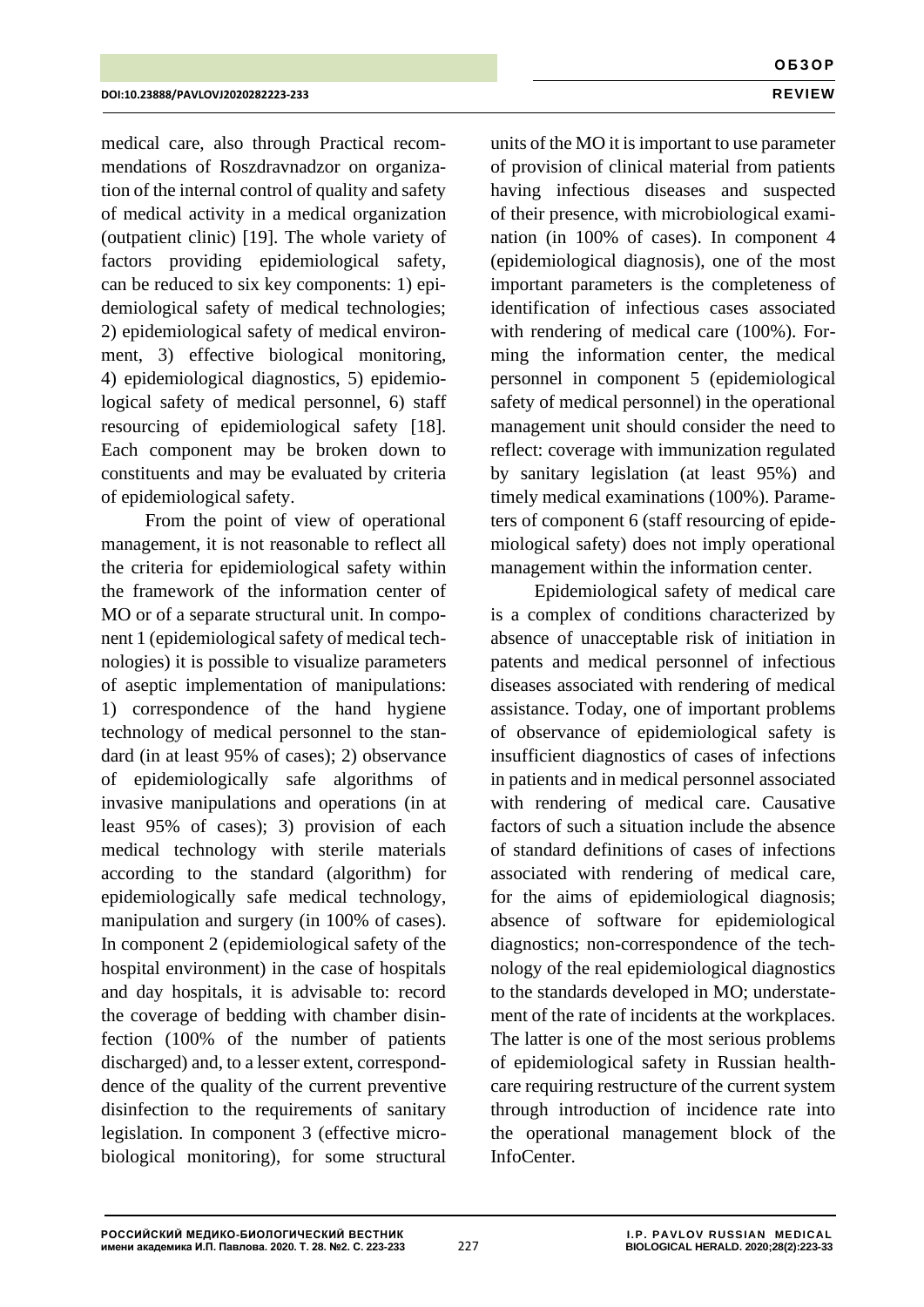## **Incident Rate at Workplaces**

Medical personnel of any institution of healthcare system is exposed to increased risk of infections associated with rendering of medical care which many-fold rises in medical incidents. To predict the risk of professional infection of the personnel, it is necessary to take into account the situation with spread of infections in MO, the rate of incidents, their character and severity, the amount of the causative agent getting into the wound in case of injury, a probability of being infected with a particular infection [20,21].

In conditions of growing morbidity of the population with various blood-borne infections, primarily with HIV infection and viral hepatitis B and C, special attention is required to organization of measures to record all medical emergencies and off-nominal situations resulting from the activities of medical personnel under a high risk of infection [22,23]. In accordance with the requirements of SanPiN 2.1.3.2630-10 «Sanitary and epidemiological requirements to organizations engaged in medical activities», any patient, regardless of the history of infection, is considered a potential source of infection, which may result in infection of medical personnel [24].

According to various authors, the risk of professional infection with viral hepatitis of MO specialists is from 3 to 30% [24]. In the period between 2015 and 2017, cases of professional HIV infection of medical workers and suspicions of them were recorded in 21 constituent entities of the Russian Federation [24]. In conditions of MO, the probability of contracting HIV infection is highest in injuries with contaminated medical instruments, in particular, with hollow medical needles (the probability of infection is about 0.3% and depends on the time passed after the blood got on the instrument). When biological material containing a pathogen comes into contact with mucous membranes and damaged skin, the

probability of infection is not more than 0.09%. That is why infection with HIV among medical workers, primarily nurses, most often occurs as a result of incidents [23].

E.V. Dubel, et al. (2017) give the results of analysis of 104 medical incidents in hospitals according to the record in the journals of incidents for 5 years [25]. The most part of incidents were associated with punctures (75.0%) or cuts (14.4%) of skin of hands with sharp medical instruments contaminated with patient's blood. Here, each  $5<sup>th</sup>$  case (22.1%) of incidents happened in injections and taking of blood. The cause of most part of incidents (65.4%, 95% confidence interval 56.1–74.6%) was neglect of safety rules by medical personnel in fulfilment of professional duties. A part of medical personnel (14.4%) did not use individual protection means, in particular, gloves and face screens protecting against sputtering of biological fluids in invasive interventions. Especially alarming is the fact identified during investigations of medical incidents that in many cases patients that were potential sources of infection were infected with viral hepatitis B  $(7.7\%)$  and C  $(26.0\%)$ , HIV-infection (2.9%). Only 59% of patients had no infectious pathology. Here, incidence of viral hepatitis B among patients of a hospital in the studied period of time was 7.0 per 1000 patients, hepatitis  $C - 18.5$  per 1000 patients, HIV-infection – 3.4 per 1000 patients. This evidences the fact that medical personnel concealed cases of medical incidents when the involved patients had no blood-borne infections in the history.

L.A. Dementyeva, et al. (2017) come to similar conclusions focusing on the absence of the actual control by managers of MO and epidemiological services of observance of the requirements of the normative documents including those on registration of the incidents, and of timely postcontact chemoprophylaxis of professional infection [23]. Besides, in

228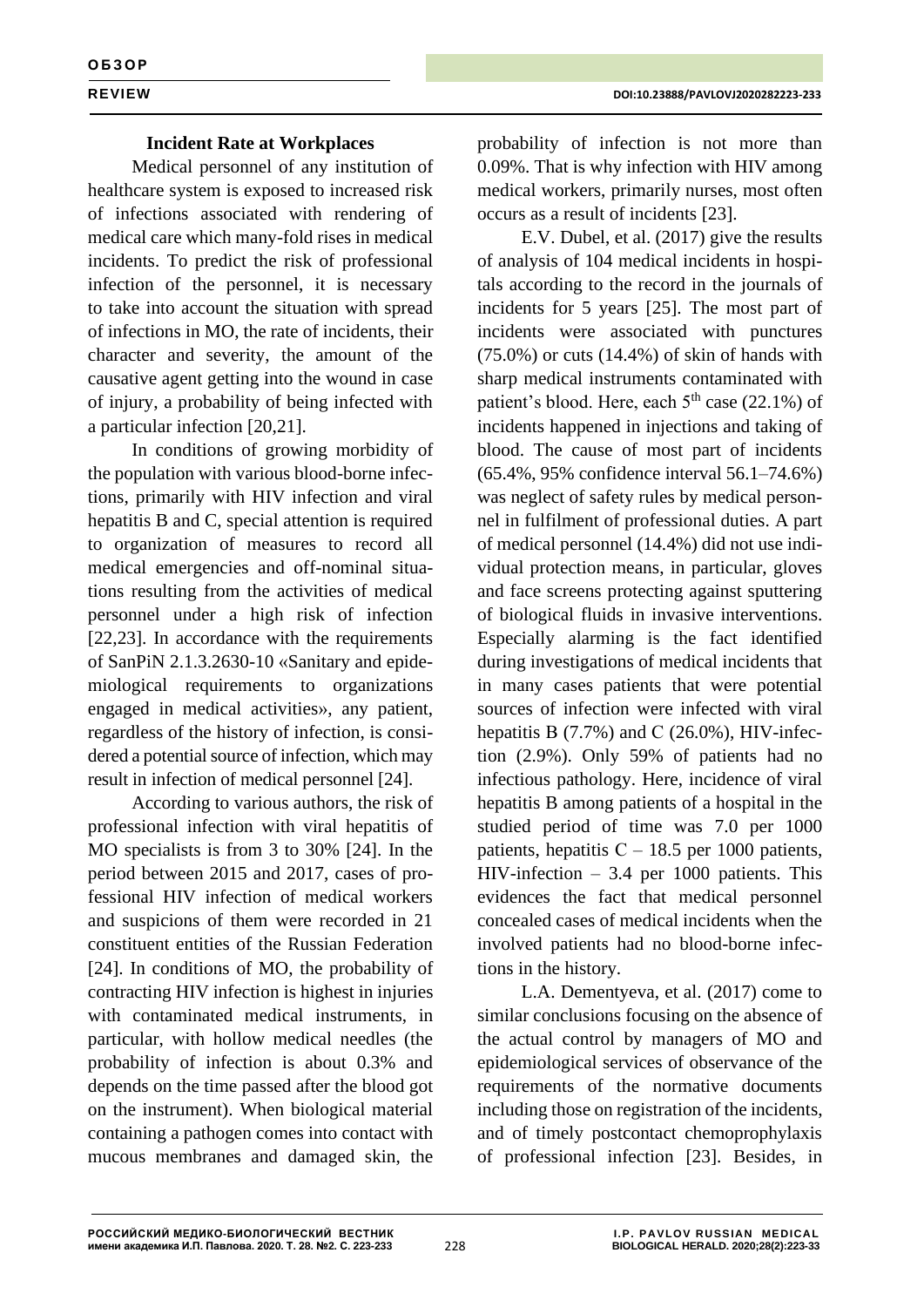result of testing medical personnel, the author found unawareness of the personnel of regulatory protocol measures on registration of medical cases.

Z.P. Kalinina, et al. (2014), studying the question of blood-borne hepatitis in medical workers in hospitals of Saint-Petersburg found that from 2009 to 2013,the record of the rate of microtraumas of medical personnel with instruments containing biological materials of patients with viral hepatitis, increased by 11.4% and made 5.77 per 1000 of personnel [25]. The most common kinds of traumas were those received during removal of dropper bottles, opening of ampules (4.96 per 1000 personnel) which is associated, on one hand, with a large workload on the personnel and hurriedness in performing medical manipulations, on the other hand – with non-observance of safety rules and algorithms of manipulations.

It should be noted that in our country there exist a number of regulatory documents that strictly regulate the behavior of a medical worker in the event of an incident: sanitary and epidemiological rules SP 3.1.5.2826-10 «Prevention of HIV infection»; Sanitary and epidemiological rules and regulations SanPiN 2.1.3.2630-10 «Sanitary and epidemiological requirements to organizations engaged in medical activities»; sanitary and epidemiological rules SP 1.3.2322-08 «Safety of work with microorganisms of III-IV pathogenicity (danger) groups and pathogens of parasitic diseases»; Order of the Ministry of Health and Medical Industry of RF of August 16, 1994 №170 «On measures to improve prevention and treatment of HIV infection in the Russian Federation»; guidelines MI 3.1.3342-16 «Epidemiological surveillance of HIV infection». The examples and other numerous literature data mentioned in this review show that MO managers and responsible persons should organize an effective system for checking and maintaining competencies of all medical

personnel in this issue. And the results of periodic inspections of the competencies of MO personnel should become one of the parameters of the operational management of the epidemiological safety of the information center.

According to position of WHO, not a single healthcare organization in any country can claim to be absolutely free from the risks of infringements of epidemiological safety [27]. At the same time, reduction of the total risk of infection of both patients and medical personnel is impossible without creation of clear, understandable and objective system of registration of incidents and of any other actions of increased risk of infringement of epidemiological safety. At present, both in the world practice and in our country, there exist practical recommendations with indication of criteria and parameters of epidemiological safety. However, in formation of the operational management block of the InfoCenter, each MO must take into account its own actual issues, problems and possibilities on the basis of the principles of lean production.

## **Conclusion**

Introduction of criteria of epidemiological safety as a component of operating management block of InfoCenter of MO into practical activity forms functional, viable and constantly improving system of analysis of the activity of MO, of management of the processes of rendering of medical care to the population, standardization of invasive procedures taking into consideration epidemiological safety. InfoCenter as an instrument of lean production provides medical care to the population of the proper safety, and, on the other hand, visualizes problems, increases transparency and operational efficiency of making managerial decisions. For MO management, control of processes through SQDCM system permits timely prediction and control of different risks associated with epidemiological safety.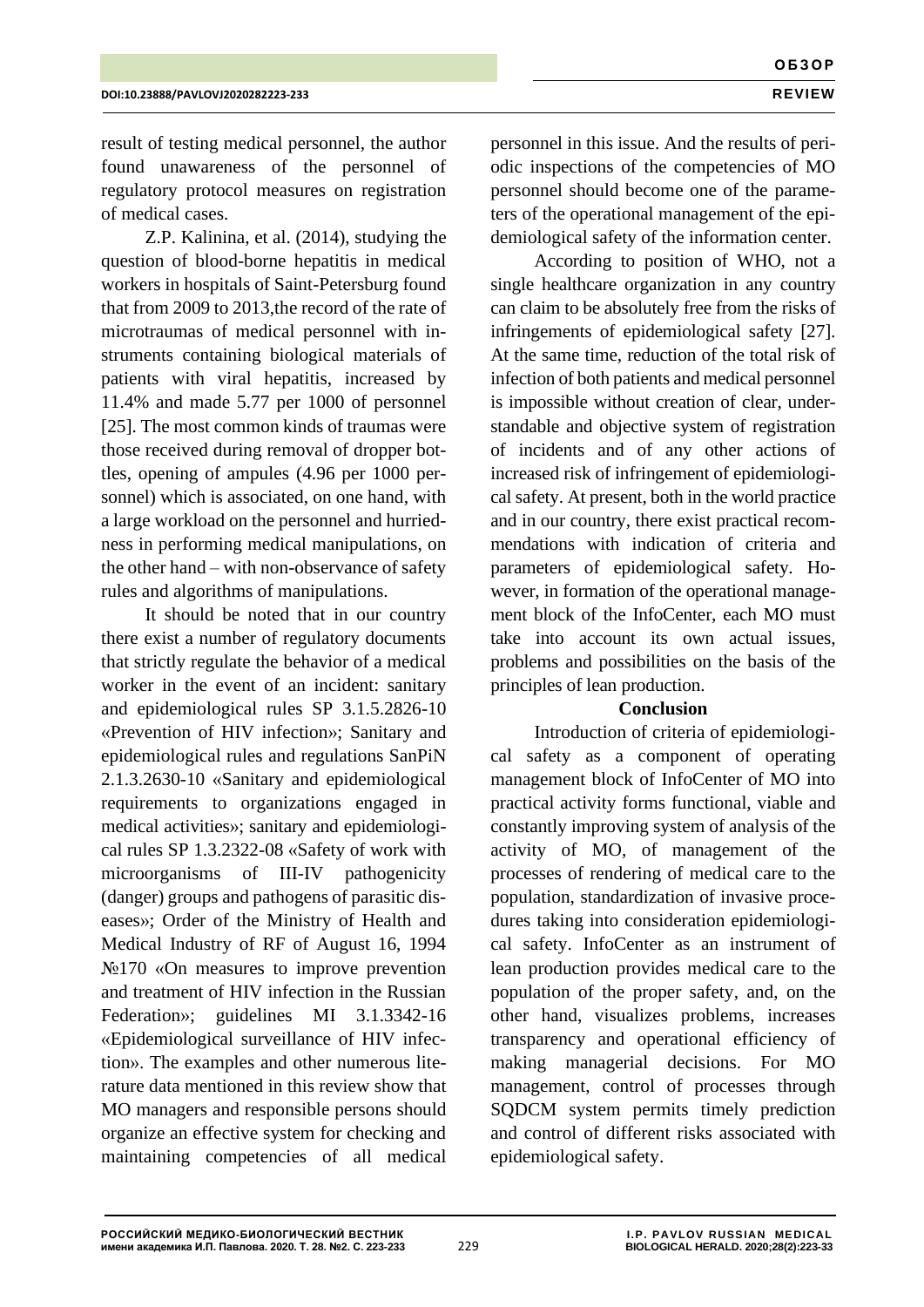## **Литература**

- 1. Сквирская Г.П. Актуальные проблемы модернизации амбулаторно-поликлинической помощи населению Российской Федерации // Заместитель главного врача. 2012. №8(75). С. 16-26.
- 2. Гандурова Е.Г., Горбачев А.В., Дорофеев А.Л., и др. «Бережливые технологии» как инструмент повышения эффективности здравоохранения (обзор проблемы) // Дальневосточный медицинский журнал. 2018. №2. С. 90-92.
- 3. Карайланов М.Г. Внедрение бережливого производства в медицинские организации, оказывающие первичную медико-санитарную помощь // Интернаука. 2018. №1(35). С. 7-9.
- 4. Курмангулов А.А., Брынза Н.С., Решетникова Ю.С., и др. Навигационная система как критерий оценки качества пространства медицинской организации, оказывающей первичную медико-санитарную помощь // Вестник Смоленской государственной медицинской академии. 2019. Т. 18, №1. С. 206-213.
- 5. Курмангулов А.А., Решетникова Ю.С., Багиров Р.Н., и др. Возможности визуализации в качестве бережливого метода в управлении медицинскими организациями // Медицинский вестник Юга России. 2019. Т. 10, №1. С. 6-12. doi:10. 21886/2219-8075-2019-10-1-6-12
- 6. Исмагилов Р.Х., Фаттахов Х.И. Повышение эффективности планирования и контроля производственных процессов на промышленных предприятиях за счет применения инструмента бережливого производства «shop floor management» // Организатор производства. 2014. №1(60). С. 30-36.
- 7. Вумек Д.П., Джонс Д. Бережливое обеспечение. Как построить эффективные и взаимовыгодные отношения между поставщиками и потребителями. М.: Альпина Бизнес Букс; 2006.
- 8. Долгопятова Т.Г., Шиляева Е.В. Сетевые эффекты при внедрении системы бережливого производства // Управленец. 2017. №4(68). С. 14-23.
- 9. Гращенкова Н.В. Проблемы взаимодействия и интеграции системы менеджмента качества и системы менеджмента бережливого производства в рамках системы управления предприятия // Вестник Удмуртского университета. Серия Экономика и право. 2017. Т. 27, №2. С. 7-14.
- 10. Котляревская И.В., Илышева М.А., Яценко О.Ю., и др. Повышение конкурентоспособности компании в концепции бережливого производства // Известия Волгоградского государственного технического университета. 2017. №15(210). С. 46-57.
- 11.Сазонова А.В., Кудрявенкова О.Л. Визуальный менеджмент как решение проблемы аттестации

рабочих мест на современных предприятиях // Экономика и управление: новые вызовы и перспективы. 2013. №5. С. 196-198.

- 12. Адамовская М.В., Шеметов П.В. Декомпозиция целей или построение дерева целей в организации // Сибирский международный. 2014. №16. С. 119-122.
- 13.Давыдова Н.С., Титов И.Г., Сычева Е.В., и др. Совершенствование системы мотивации персонала медицинской организации при внедрении принципов бережливого производства // Университетская медицина Урала. 2019. Т. 5, №1(16). С. 133-135.
- 14.Долгопятова Т.Г., Хомякова Е.В. Стимулы, эффекты и проблемы внедрения системы бережливого производства: пример ПАО «КАМАЗ» // Российский журнал менеджмента. 2016. Т. 14, №2. С. 49-76. doi:10.21638/11701/spbu18.2016.203
- 15. Матвеева Д.Р., Имамутдинова С.М. Некоторые результаты внедрения PSK // Интернаука. 2016. №2-2(2). С. 38-40.
- 16. Арженцов В.Ф., Гайворонская Т.В., Веселова Д.В., и др. Оценка эффективности метода «обучения действием» на «фабрике процессов» с целью применения философии, принципов и инструментов бережливого производства в медицинских организациях // Современные проблемы науки и образования. 2019. №2. Доступно по: https://scienceeducation.ru/ru/article/view?id=28596. Ссылка активна на 09.11.2019. doi:10.17513/ spno.28596
- 17. Маркова О.П., Марченко А.Н. Опыт организации обеспечения эпидемиологической безопасности в медицинских организациях Тюменской области // Медицинская наука и образование Урала. 2019. Т. 20, №3(99). С. 96-100.
- 18. Брико Н.И., Брусина Е.Б., Зуева Л.П., и др. Критерии эпидемиологической безопасности медицинской помощи // Медицинский альманах. 2014. №4(34). С. 8-13.
- 19. Иванов И.В. Внутренний контроль лекарственной безопасности в медицинской организации // Ремедиум. 2018. №5. С. 64-67. doi:10.21518/1561- 5936-2018-5-64-67
- 20. Гаврилова Р.В. Профессиональное заражение медицинских работников вирусными гепатитами: проблемы диагностики. В сб.: Материалы всероссийской научно-практической конференции «Здоровье медицинского персонала и обеспечение эпидемиологической безопасности медицинской деятельности»; 21-23 апреля 2016 г., Омск. Омск; 2016. С. 30.
- 21.Шайхразиева Н.Д., Курбангалиева А.М., Лопушов Д.В., и др. Эпидемиологическая безопас-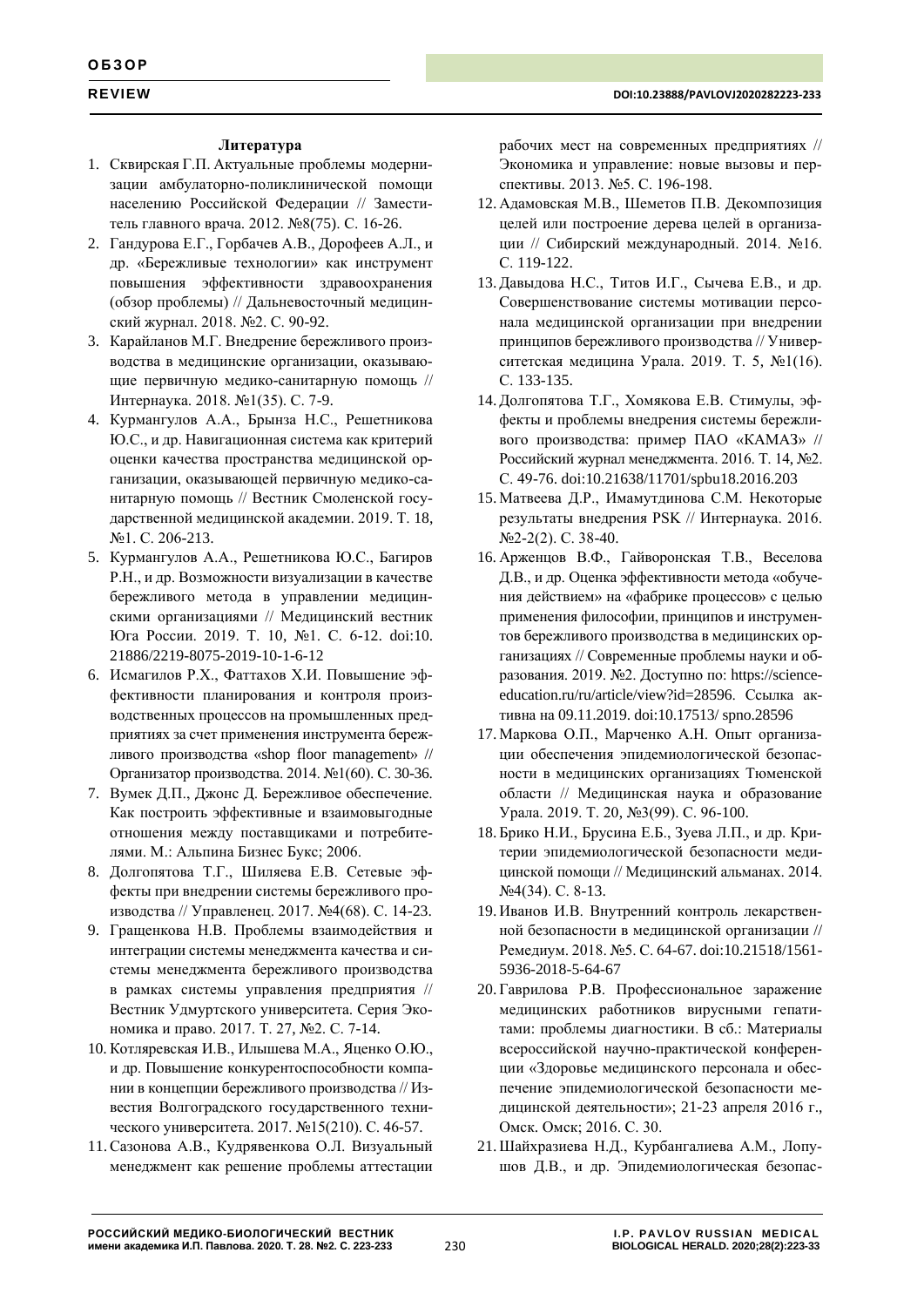ность медицинских работников в многопрофильном стационаре // Медицинский альманах. 2016. №3(43). С. 79-80.

- 22. Колпакова Н.В., Курмангулов А.А., Мельников А.А., и др. Клинико-амнестические и иммунологические показатели у ВИЧ-инфицированных больных с гастроэнтерологической патологией // ВИЧ-инфекция и иммуносупрессии. 2018. Т. 10, №1. С. 78-83. doi:10.22328/2077-9828-2018-10-1-78-83
- 23. Дементьева Л.А., Липина Е.С., Ладная Н.Н. Риск инфицирования ВИЧ при оказании медицинской помощи // Инфекция и иммунитет. 2017. №S. С. 769.
- 24.Дубель Е.В., Шепринский П.Е., Курганова Т.Ю. Факторы риска инфицирования медицинских работников гемоконтактными инфекциями при возникновении аварийных ситуаций // Медицинский алфавит. 2017. Т. 4, №38. С. 12-15.
- 25.Калинина З.П., Мовчан К.Н., Дарьина М.Г., и др. Вопросы профилактики гемоконтактных гепатитов у медицинских работников в стационарах Санкт-Петербурга // Фундаментальные исследования. 2014. №10-5. С. 882-887.
- 26. Рыбакова О.В. Профилактика заражения ВИЧинфекцией среди медицинских работников // Вестник Совета молодых учёных и специалистов Челябинской области. 2018. Т. 2, №2(21). С. 71-74.
- 27. Мефодьев В.В., Марченко А.Н., Козлов Л.Б., и др. Эпидемиология и совершенствование эпидемиологического надзора и контроля внутрибольничных инфекций путем оптимизации дезинфекционных мероприятий. Тюмень: Печатник; 2012.

## **References**

- 1. Skvirskaya GP. Aktual'nyye problemy modernizatsii ambulatorno-poliklinicheskoy pomoshchi naseleniyu Rossiyskoy Federatsii. *Zamestitel' Glavnogo Vracha.* 2012;(8):16-26. (In Russ).
- 2. Gandurova EG, Gorbachev AV, Dorofeev AL, et al. «Economical technologies» as an instrument to increase efficiency of health care (review of a problem). *Far East Medical Journal.* 2018;(2):90-2. (In Russ).
- 3. Karaylanov MG. Vnedreniye berezhlivogo proizvodstva v meditsinskiye organizatsii, okazyvayushchiye pervichnuyu mediko-sanitarnuyu pomoshch'. *Internauka.* 2018;(1):7-9. (In Russ).
- 4. Kurmangulov AA, Brynza NS, Reshetnikova YuS, et al. Navigation system as a criterion for assessing the quality of medical organization's space providing primary health care. *Vestnik Smolenskoy Gosudarstvennoy Medicinskoy Akademii.* 2019;18(1):206- 13. (In Russ).
- 5. Kurmangulov AA, Reshetnikova JS, Bagirov RN, et al. Possibilities of visualization as a lean method in the management of medical organizations. *Medicinskij*

*Vestnik Ûga Rossii.* 2019;10(1):6-12. (In Russ). doi: 10.21886/2219-8075-2019-10-1-6-12

- 6. Ismagilov RH, Fattakhov KhI. Increase of efficiency of planning and control at the industrial enterprises due to use of the lean production's tool «shop floor management». *Organizator Proizvodstva.* 2014; (1):30-6. (In Russ).
- 7. Vumek DP, Dzhons D. *Berezhlivoye obespecheniye. Kak postroit' effektivnyye i vzaimovygodnyye otnosheniya mezhdu postavshchikami i potrebitelyami.* Moscow: Al'pina Biznes Buks; 2006*.*
- 8. Dolgopyatova TG, Shilyaeva YeV. Network Effects of Lean Production Implementation. *Upravlenets.* 2017;(4):14-23. (In Russ).
- 9. Grashchenkova NV. The problem of interaction and integration of the quality management system and the lean production management system within the enterprise management system. *Bulletin of Udmurt University. Series Economics and Law.* 2017;27(2): 7-14. (In Russ).
- 10. Kotlyarevskaya IV, Ilysheva MA, Iatsenko OIu, et al. Increase competitiveness of the company in the concept of lean manufacturing. *Izvestia VSTU.*  2017;(15):46-57. (In Russ).
- 11. Sazonova AV, Kudryavenkova OL. Vizual'nyy menedzhment kak resheniye problemy attestatsii rabochikh mest na sovremennykh predpriyatiyakh. *Ekonomika i Upravleniye: Novyye Vyzovy i Perspektivy.* 2013;(5):196-8. (In Russ).
- 12. Adamovskaya MV, Shemetov PV. Dekompozitsiya tseley ili postroyeniye dereva tseley v organizatsii. *Sibirskiy Mezhdunarodnyy.* 2014;(16):119-22. (In Russ).
- 13. Davydova NS, Titov IG, Sycheva EV, et al. Sovershenstvovaniye sistemy motivatsii personala meditsinskoy organizatsii pri vnedrenii printsipov berezhlivogo proizvodstva. *Universitetskaya Meditsina Urala.* 2019;5(1):133-5. (In Russ).
- 14. Dolgopyatova TG, Khomyakova EV. The Implementation of Lean Production System: Incentives, Effects and Problems. A Case of KAMAZ Publicly Traded Company. *Russian Management Journal.* 2016;14(2):49-76. (In Russ). doi:10.21638/11701/ spbu18.2016.203
- 15. Matveyeva DR, Imamutdinova SM. Nekotoryye rezul'taty vnedreniya PSK. *Internauka.* 2016;(2-2): 38-40. (In Russ).
- 16. Arzhentsov VF, Gaivoronskaya TV, Veselova DV, et al. Evaluation of the efficiency of the method of «learning by action» at the «factory of processes» for the purpose of application of philosophy, principles and instruments of protective production in medical organizations. *Modern Problems of Science and Education.* 2019;(2). Available at: https://science-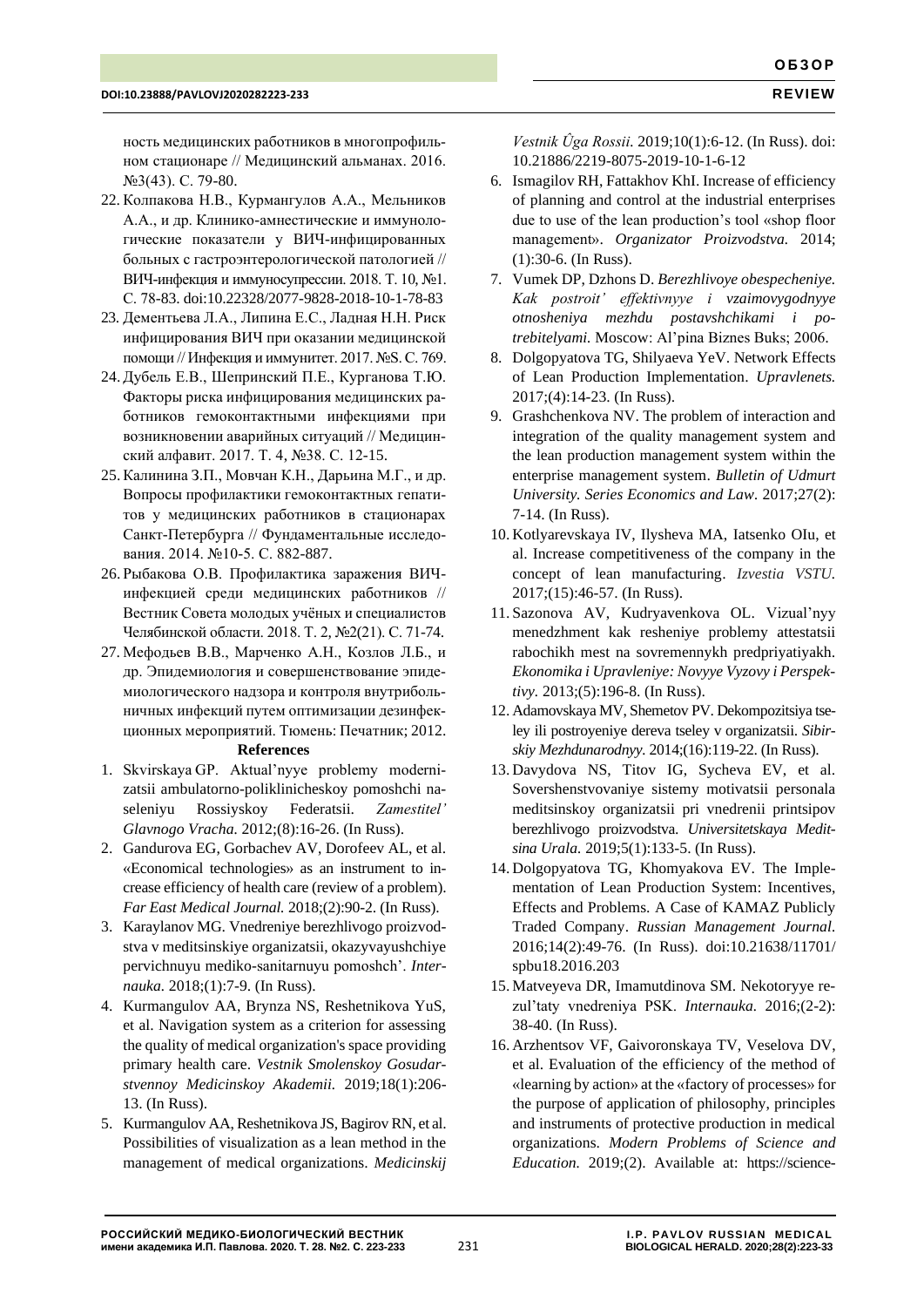education.ru/ru/article/view?id=28596. Accessed: 2019 November 09. (In Russ).

- 17. Markova OP, Marchenko AN. The experience of the organization of security and epidemiological safety in medical organizations of the Tyumen region. *Meditsinskaya Nauka i Obrazovaniye Urala.* 2019;20(3):96-100. (In Russ).
- 18.Briko NI, Brusina EB, Zueva LP, et al. Criteria of epidemiological safety of medical assistance. *Medical Almanac.* 2014;(4):8-13. (In Russ).
- 19.Ivanov IV. Internal control of drug safety in the health facilities. *Remedium.* 2018;(5):64-7. (In Russ). doi:10.21518/1561-5936-2018-5-64-67
- 20. Gavrilova RV. Professional'noye zarazheniye meditsinskikh rabotnikov virusnymi gepatitami: problemy diagnostiki. In: *Materialy vserossiyskoy nauchnoprakticheskoy konferentsii «Zdorov'ye meditsinskogo personala i obespecheniye epidemiologicheskoy bezopasnosti meditsinskoy deyatel'nosti»; 21-23 aprelya 2016 g., Omsk*. Omsk; 2016. P. 30. (In Russ).
- 21. Shaikhrazieva ND, Kurbangalieva AM, Lopushov DV, et al. Epidemiological safety of medical staff in a multi-field in-patient hospital. *Medical Almanac.* 2016;(3):79-80. (In Russ).
- 22. Kolpakova NV, Kurmangulov AA, Mel'nikov AA,

et al. Clinical, amnestic and immunological parameters in HIV-infected patients with gastroenterological diseases. *HIV infection and immunosuppression.*  2018:10(1):78-83. (In Russ). doi:10.22328/2077- 9828-2018-10-1-78-83

- 23. Dement'yeva LA, Lipina ES, Ladnaya NN. Risk infitsirovaniya VICH pri okazanii meditsinskoy pomoshchi. *Infektsiya i Immunitet.* 2017;(S):769. (In Russ).
- 24. Dubel EV, Sheprinskij PE, Kurganova TJ. Risk factors for infection of medical workers with hemocontact infections in emergency event. *Medicinskij Alfavit*. 2017;4(38):12-5. (In Russ).
- 25. Kalinina ZP, Movchan KN, Darina MG, et al. To the prevention of blood-borne hepatitis in health workers in hospitals of St. Petersburg. *Fundamental Research.* 2014;(10-5):882-7. (In Russ).
- 26.Rybakova OV. Prevention of HIV infection among health professionals. *Vestnik Soveta Molodykh Uchënykh i Spetsialistov Chelyabinskoy Oblasti.*  2018;2(2):71-4. (In Russ).
- 27. Mefod'yev VV, Marchenko AN, Kozlov LB, et al. *Epidemiologiya i sovershenstvovaniye epidemiologicheskogo nadzora i kontrolya vnutribol'nichnykh infektsiy putem optimizatsii dezinfektsionnykh meropriyatiy*. Tyumen': Pechatnik; 2012 (In Russ).

### **Дополнительная информация [Additional Info]**

\_\_\_\_\_\_\_\_\_\_\_\_\_\_\_\_\_\_\_\_\_\_\_\_\_\_\_\_\_\_\_\_\_\_\_\_\_\_\_\_\_\_\_\_\_\_\_\_\_\_\_\_\_\_\_\_\_\_\_\_\_\_\_\_\_\_\_\_\_\_\_\_\_\_\_\_\_\_\_\_\_\_\_\_\_\_\_\_\_\_\_\_\_\_

**Финансирование исследования.** Бюджет ФГБОУ ВО Тюменский государственный медицинский университет Минздрава России. [**Finanсing of study.** Budget of Tyumen State Medical University.]

**Конфликт интересов.** Авторы декларируют отсутствие явных и потенциальных конфликтов интересов, о которых необходимо сообщить, в связи с публикацией данной статьи. [**Conflict of interests.** The authors declare no actual and potential conflict of interests which should be stated in connection with publication of the article.]

**Участие авторов.** Курмангулов А.А. – сбор, перевод и анализ материала, написание текста, Решетникова Ю.С. – концепция литературного обзора, перевод и анализ материала, редактирование, Брынза Н.С. – концепция литературного обзора, редактирование. [**Participation of authors.** А.А. Kurmangulov – collection, translation and analysis of material, writing the text, Yu.S. Reshetnikova – concept of the review, translation and analysis of material, editing, N.S. Brynza – concept of the review, editing.

### **Информация об авторах Authors Info**

\_\_\_\_\_\_\_\_\_\_\_\_\_\_\_\_\_\_\_\_\_\_\_\_\_\_\_\_\_\_\_\_\_\_\_\_\_\_\_\_\_\_\_\_\_\_\_\_\_\_\_\_\_\_\_\_\_\_\_\_\_\_\_\_\_\_\_\_\_\_\_\_\_\_\_\_\_\_\_\_\_\_\_\_\_\_\_\_\_\_\_\_\_\_

\***Курмангулов Альберт Ахметович** – к.м.н., руководитель Учебного центра бережливых технологий в здравоохранении, доцент кафедры общественного здоровья и здравоохранения, ФГБОУ ВО Тюменский государственный медицинский университет Минздрава России, Тюмень, Россия. [**Albert A. Kurmangulov** – MD, PhD, Head of the Training Center of Lean Technologies in Healthcare, Associate Professor of the Department of Public Health Care and Health, Tyumen State Medical University, Tyumen, Russia.] SPIN: 1443-3497, ORCID ID: 0000-0003-0850-3422. E-mail[: diaamond@narod.ru](mailto:diaamond@narod.ru)

**Решетникова Юлия Сергеевна** – к.м.н., доцент кафедры общественного здоровья и здравоохранения федерального, ФГБОУ ВО Тюменский государственный медицинский университет Минздрава России, Тюмень, Россия. [**Yuliya S. Reshetnikova** – MD, PhD, Associate Professor of the Department of Public Health and Health Care, Tyumen State Medical University, Tyumen, Russia.] SPIN: 1956-8632, ORCID ID: 0000-0001-6726-7103.